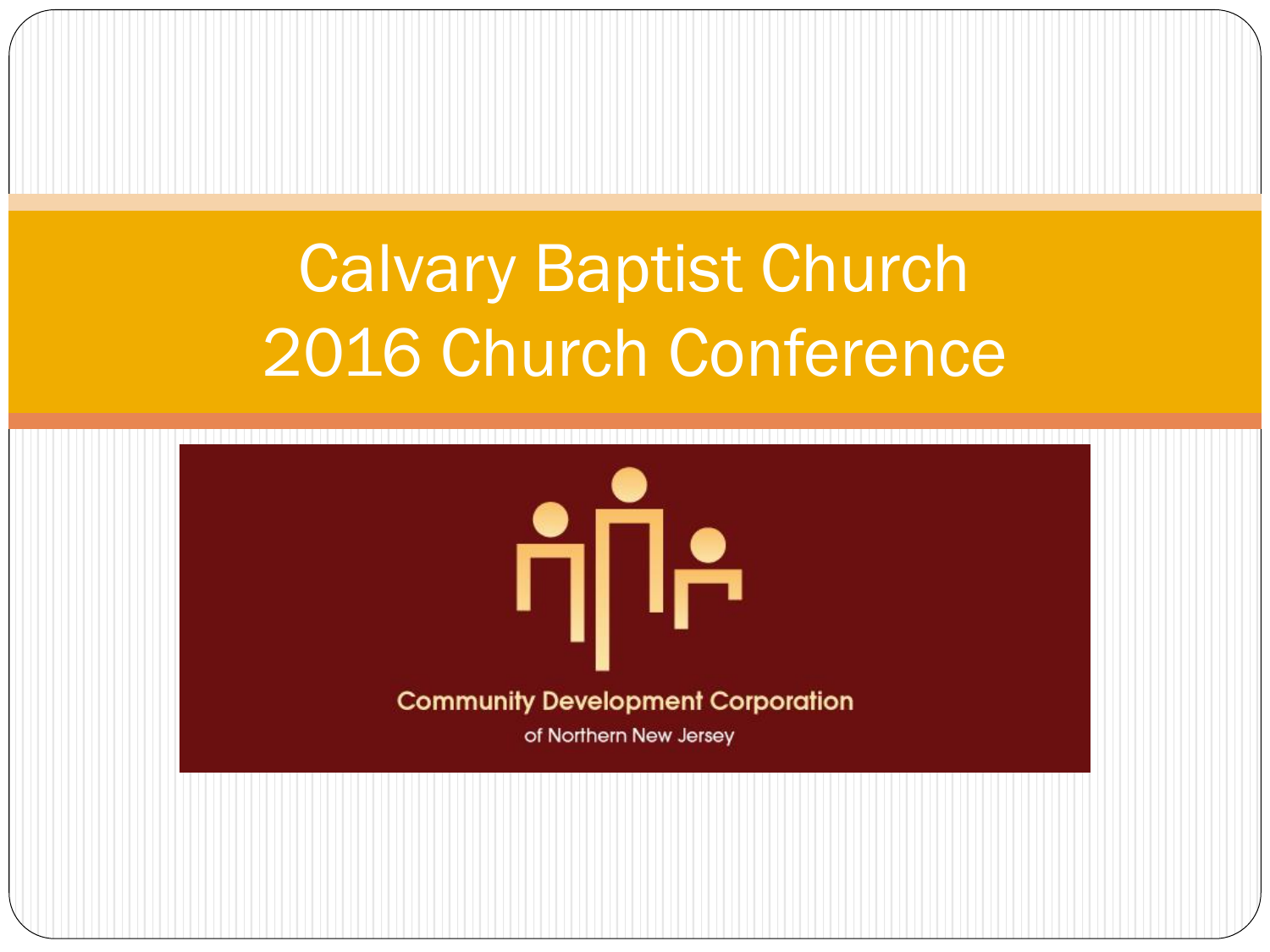## ר¶חן CDC | NNJ

#### **Mission**

To enhance the well-being of youth in northern New Jersey communities through education, enrichment, empowerment, engagement and enlightenment.

#### **Vision**

We envision a community where each child will have equal opportunity to achieve success and be afforded the framework to understand what success means on a personal level. Further, we envision a community impassioned with recognizing and supporting the diversity of the gifts and talents of all people.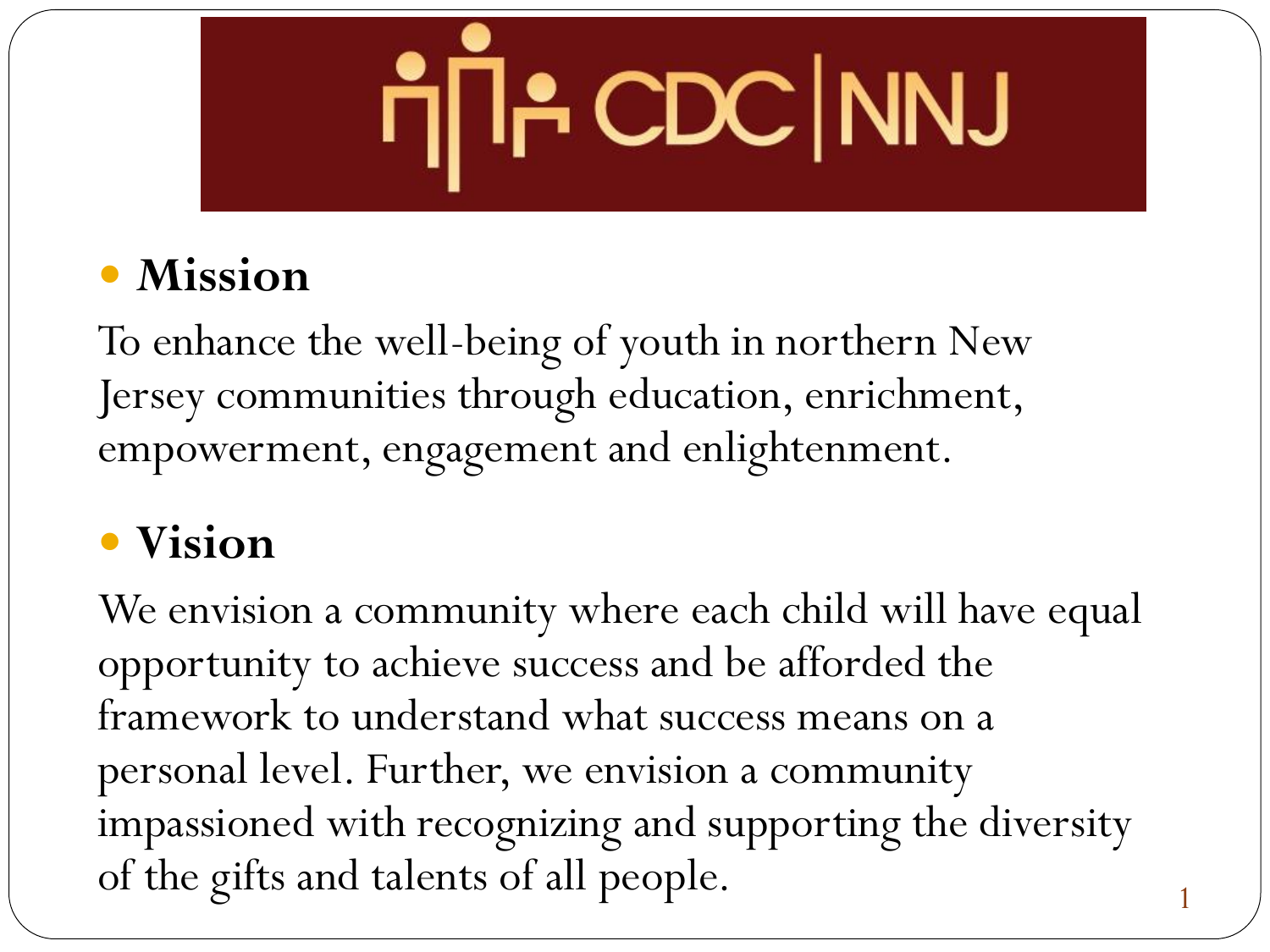## η้∏÷ CDC NNJ

#### **Ethos**

We satisfy the organization's mission by offering youth in our service area a variety of *Youth Enrichment* for *Success* programs designed to improve the health of their minds, bodies and spirits.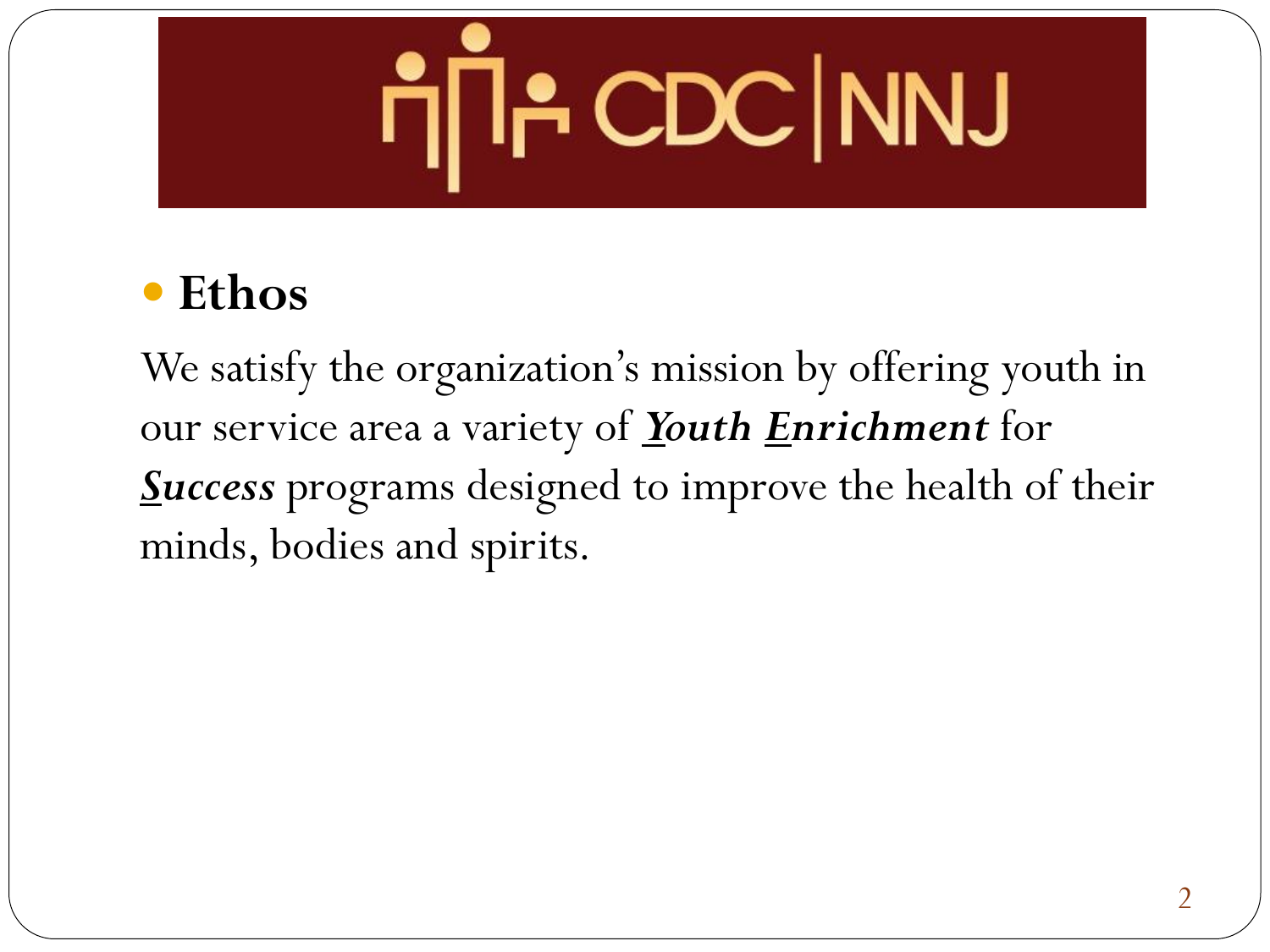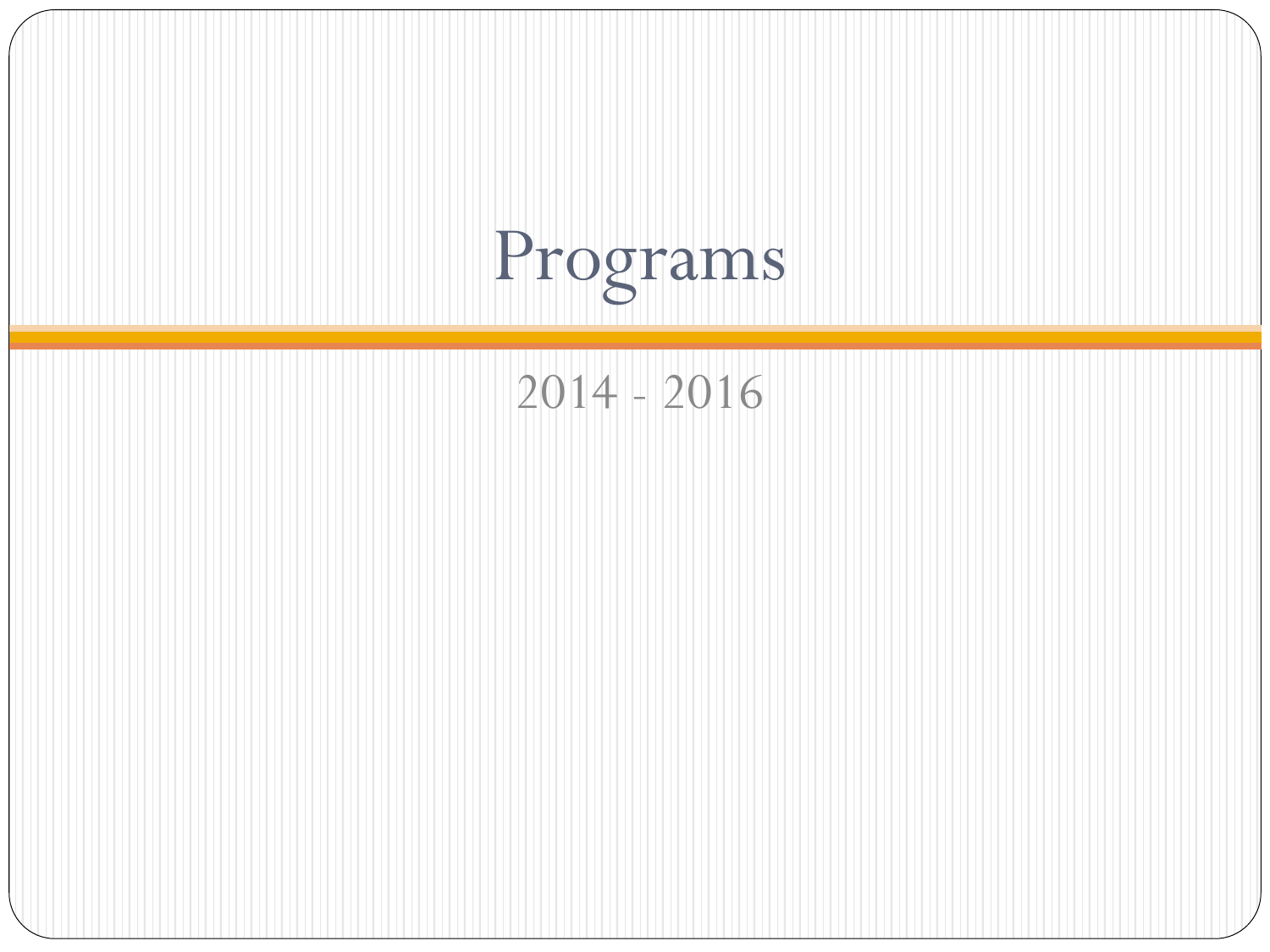### η้∏÷ CDC NNJ

#### **2014**

- SAT Prep
- School's Out Holiday Fun Camp
- Sportsense
- YES Camp
- YES Leadership Academy
- 20**15**
	- Sportsense
	- YES Camp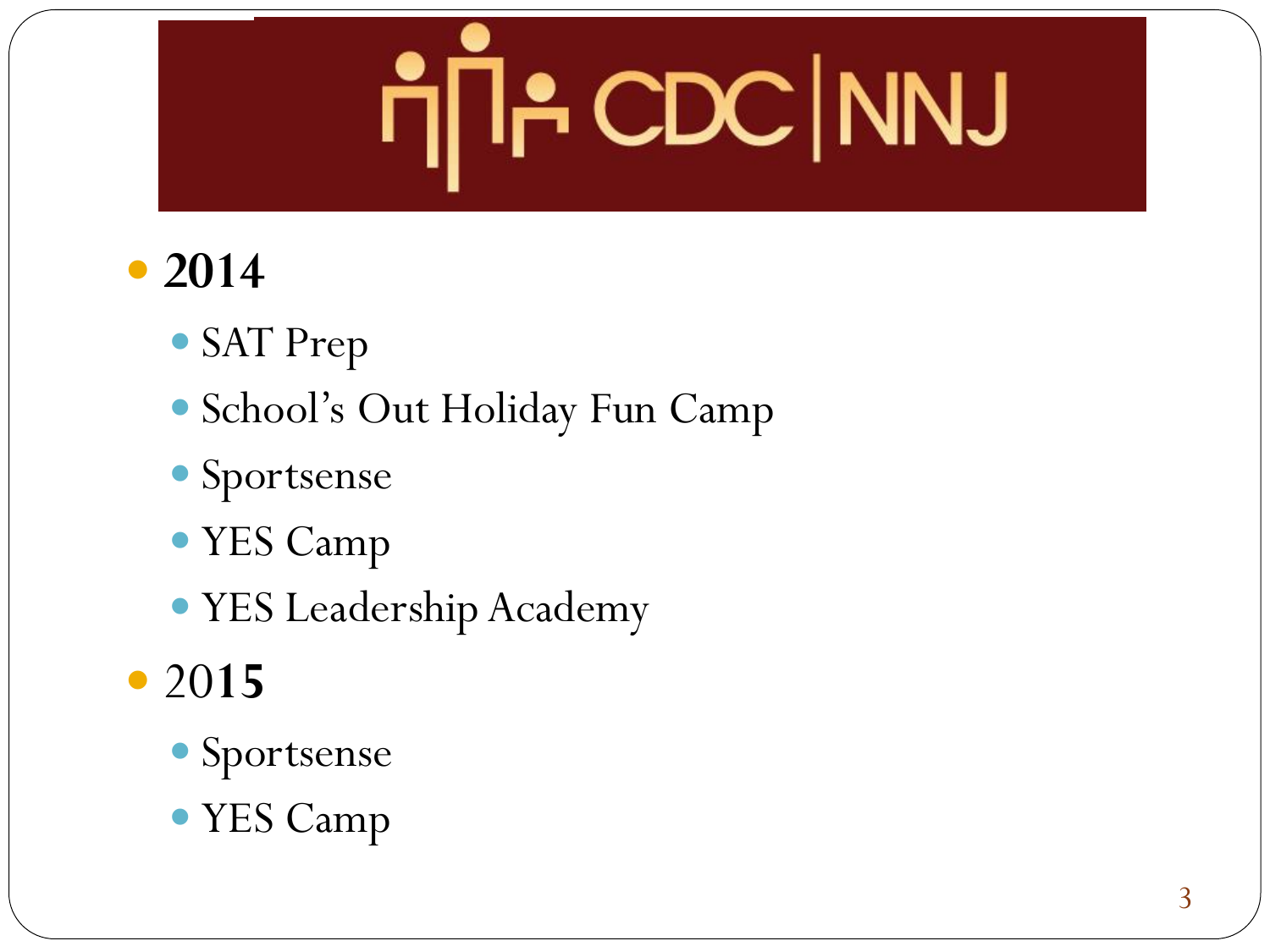### η้∏÷ CDC NNJ

#### **2016 Programming**

*Scholarsense* (Oct.-Dec./Jan.-March) will afford high school juniors and seniors an opportunity to take advantage of comprehensive SAT test preparation and review courses by providing financial assistance through an objective, competitive, need-based selection process.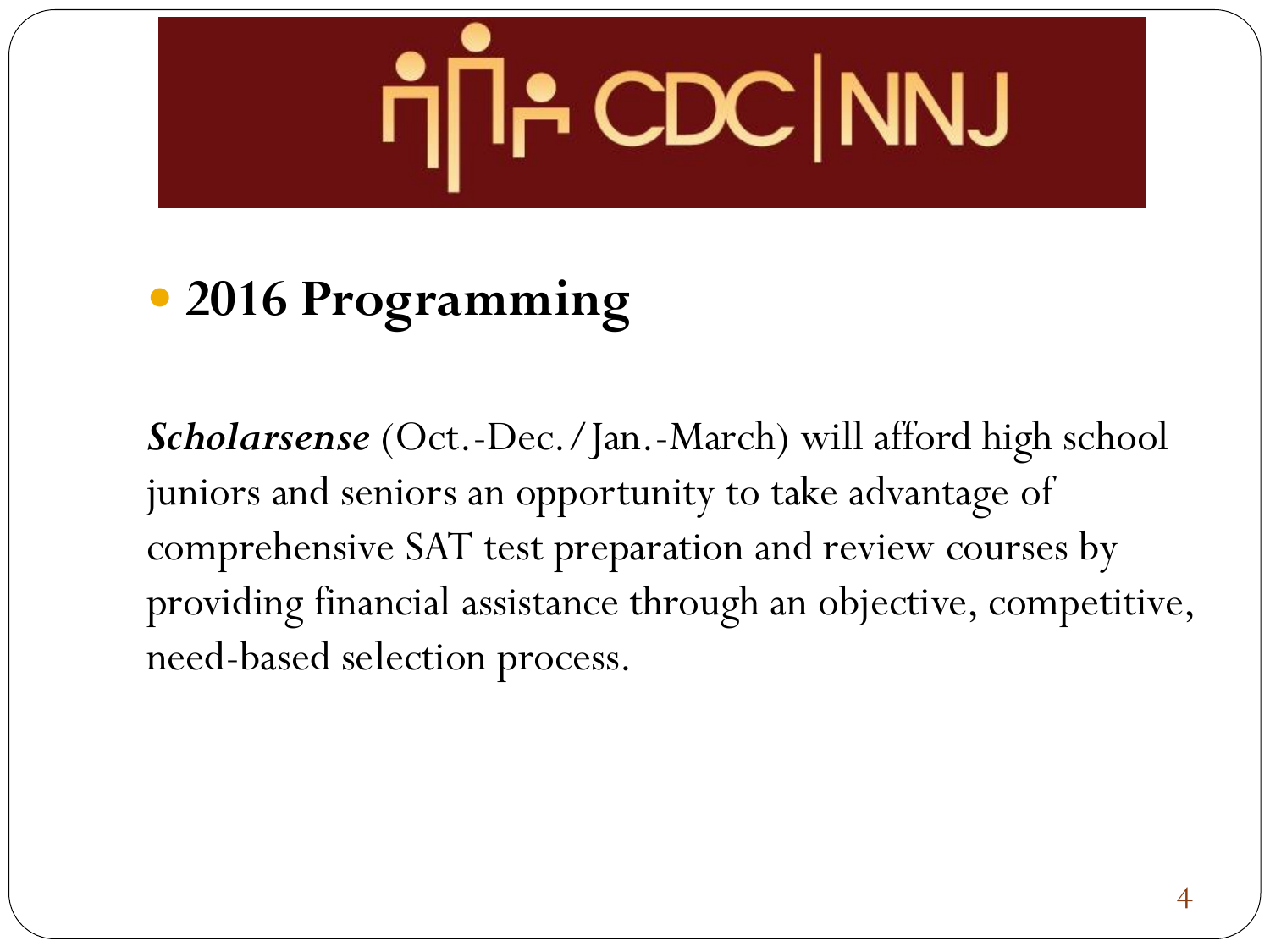### רן A CDC NNJ

#### **2016 Programming**

*Sportsense* (Sept - June) affords young people in grades K thru 12 an opportunity to participate in community recreational leagues by providing financial assistance through an objective, competitive selection process. The program also offers Sportsense Scholars workshops on good nutrition, positive eating habits and the importance of regular exercise and rest.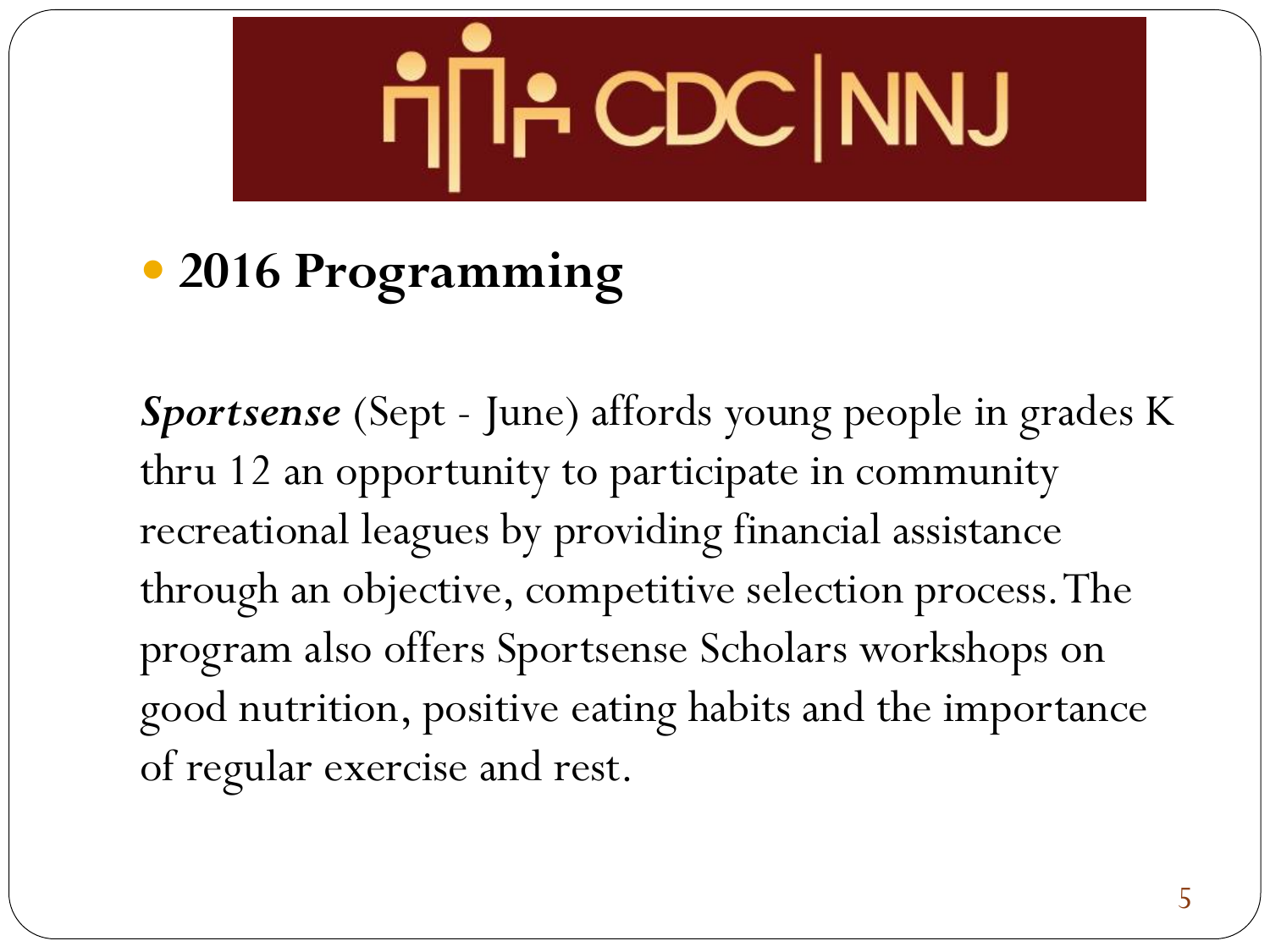### <mark>η้∏- CDC | NNJ</mark>

#### **2016 Programming**

*YES Academy* (Sept.-May) Students in grades 3-5 participate in one-on-one and group training sessions to prepare them for participation in leadership programs that will enhance their prospects of getting accepted to and graduating from the college of their choice. A feeder to middle and high school leadership programs, the YES Academy offers the opportunity for elementary school students to build and/or enhance oratorical skills, critical thinking, deductive reasoning and proficiency in Science, Technology, Engineering, Arts and Math (STEAM).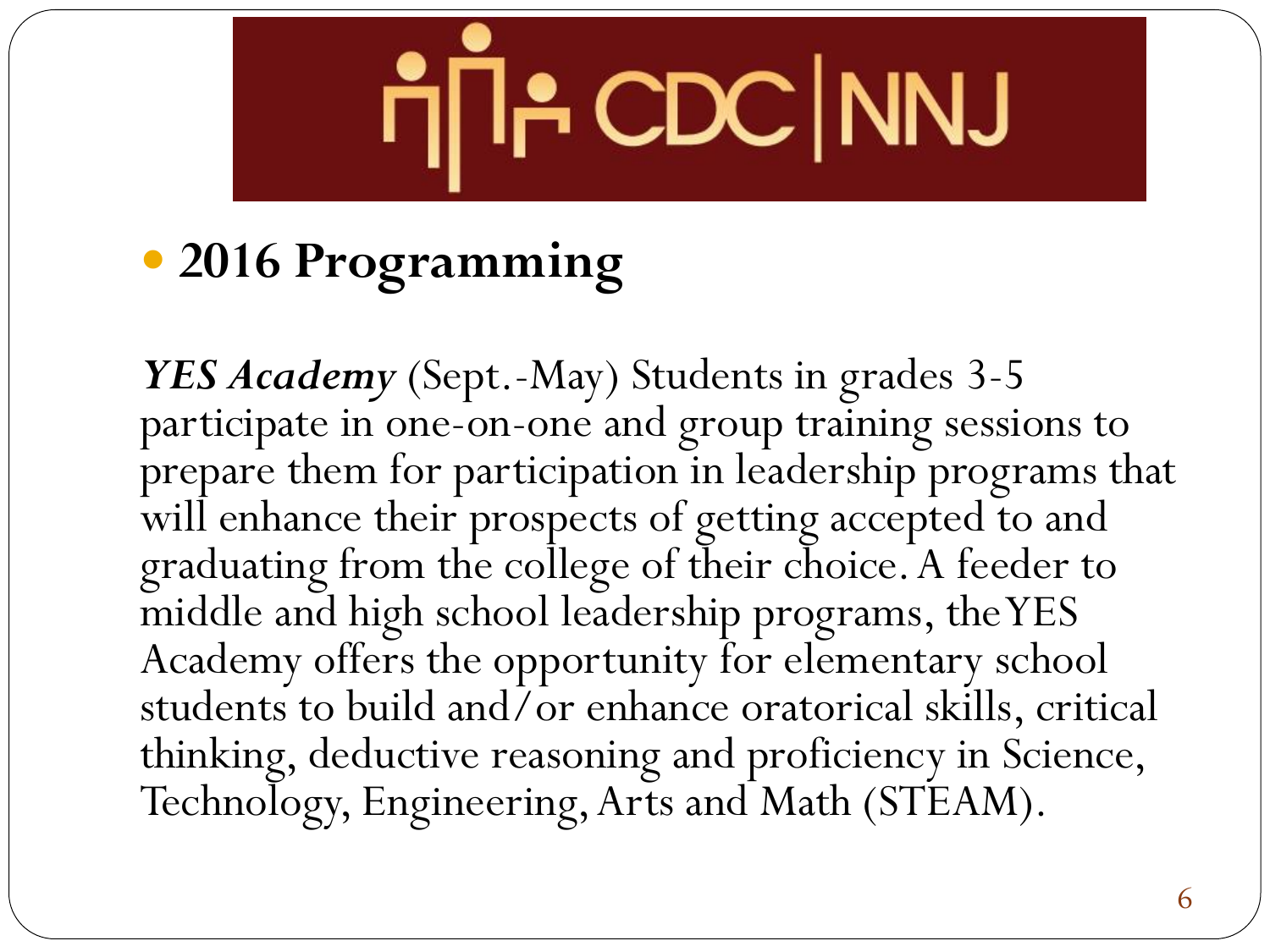

#### **2016 Programming**

YES Camp (June-Aug.) Licensed by the state of New Jersey since 2006, *Youth Enrichment Summer (YES)* Camp offers youth in grades K thru 10 a well-rounded, six-week, innovative summer experience designed to stimulate and facilitate fun, enrichment, leadership development, and wellness. One day per week campers swim at Streeter Pool and travel to fun, offcampus venues. Up to 18 campers also have the opportunity to take formal swim lessons at the Greater Morristown YMCA.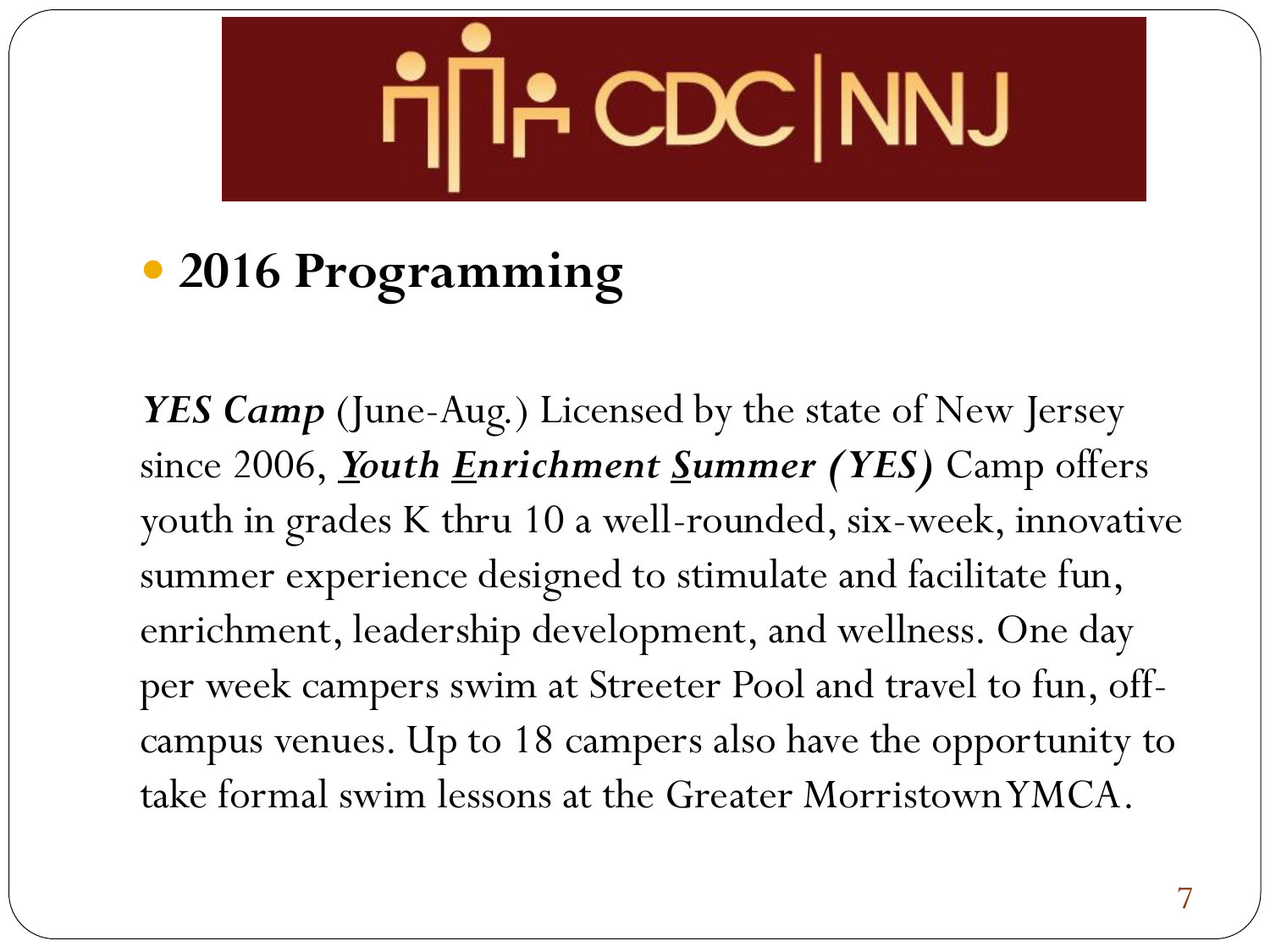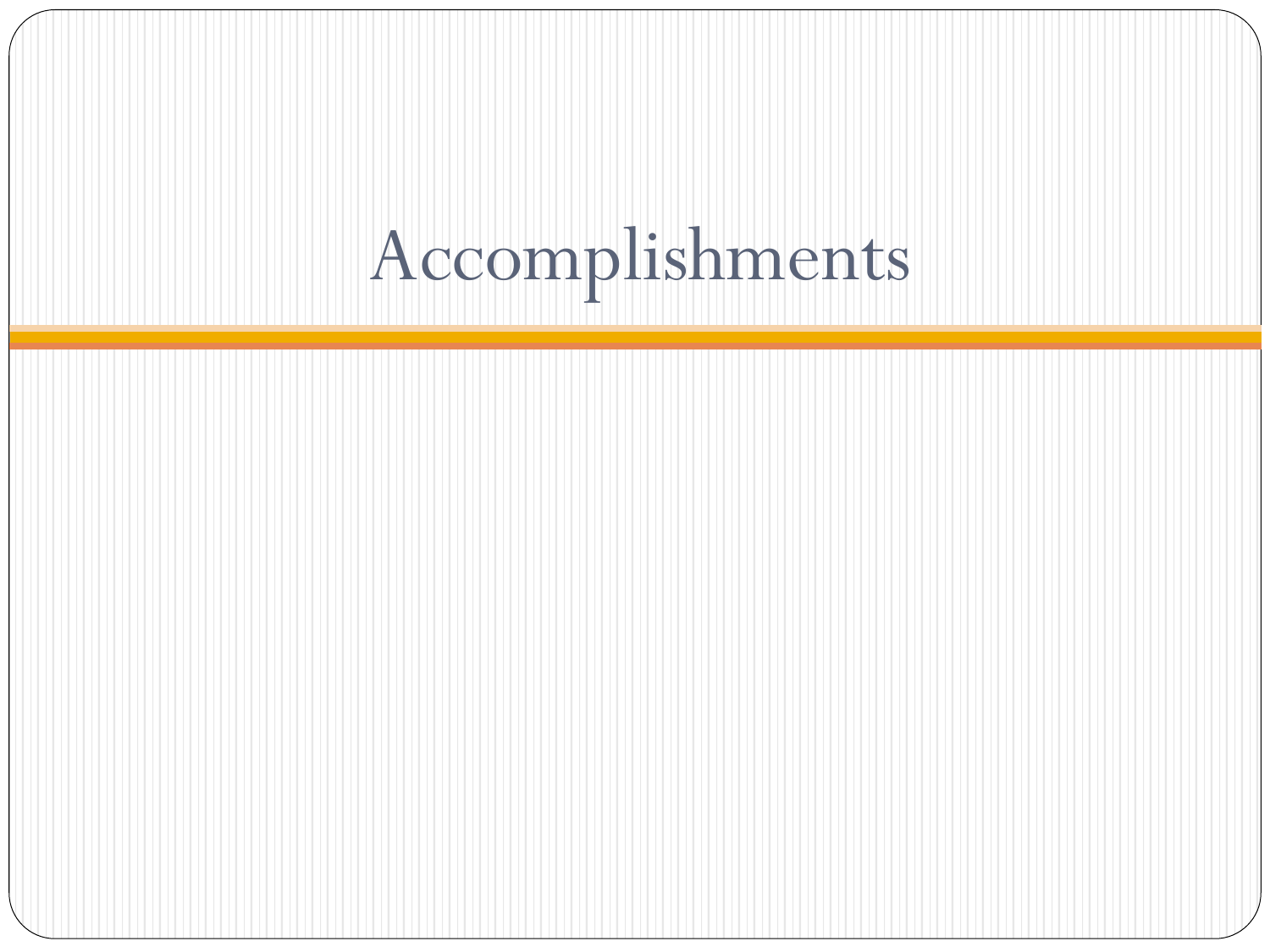### רן CDC NNJ

#### **2015 YES Camp Enhancements**

- Hired three new professionally certified lead teachers
- Restructured Counselors-in-Training (CIT) program to focus on leadership development  $\rightarrow$  Leaders of Tomorrow (LOT)
- Focused on team building and character development for all campers & staff under the banner of Producing Unique Fruit theme
- Modeled good stewardship by reducing expenditures and increasing collection of user fees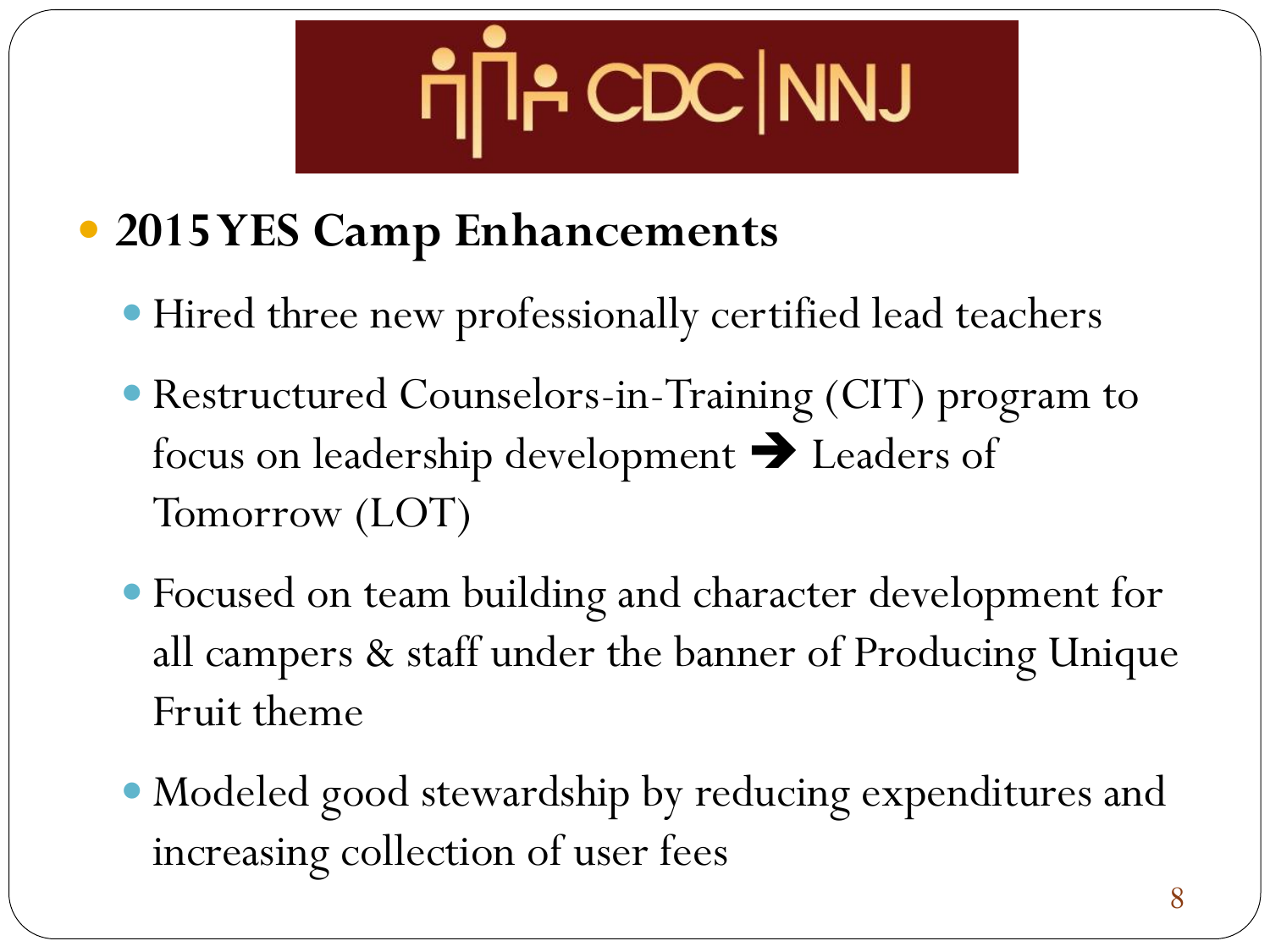# רן A CDC NNJ

- **Made multiple enhancements to YES Camp**
- CDC Character Development  $\rightarrow$  CBC **Discipleship in 2015/2016**
	- According to camp records, 47% of the 2015 campers had some affiliation with CBC
	- 43% were from the community and had no ties to the church
	- So far, 7% of 2015 CDC youth have become members of CBC in 2015/2016

*While evangelism is not our primary purpose, we are making disciples!*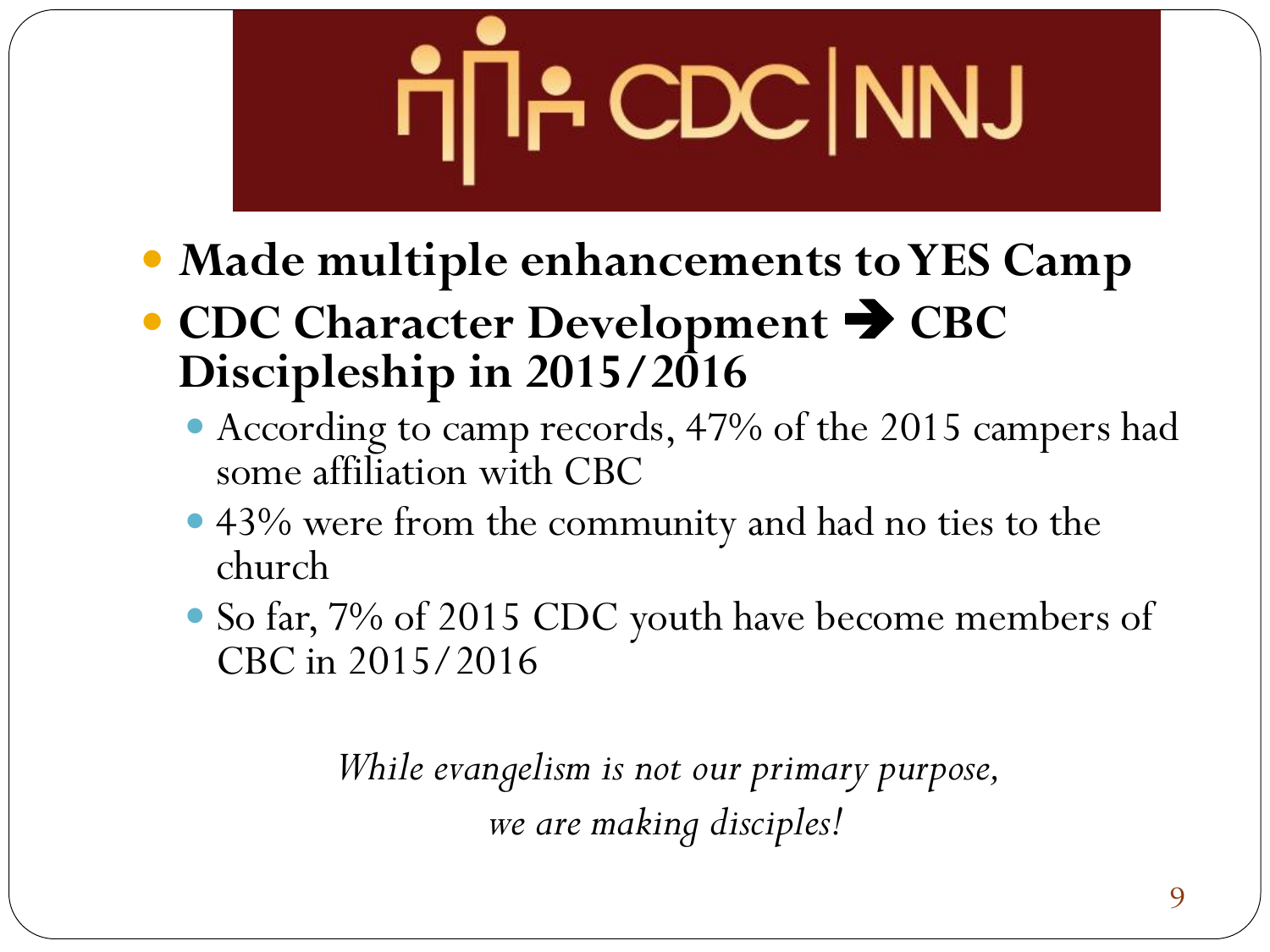



#### **Investing in Our Youth Together**

- In 2014, approximately \$1,200 per child was invested in support of providing **F**uture **O**ccupational **C**onfidence-building toward **U**nderstanding & **S**elf-awareness (FOCUS)
	- Expanded their horizons through cultural trips
	- Extended their school day & year thru the Academy & Camp
	- Enhanced their socialization skills via public speaking and confidence-building exercises
	- Potentially increased their earning capacity
	- Quite possibly helped to make the difference between education and incarceration for some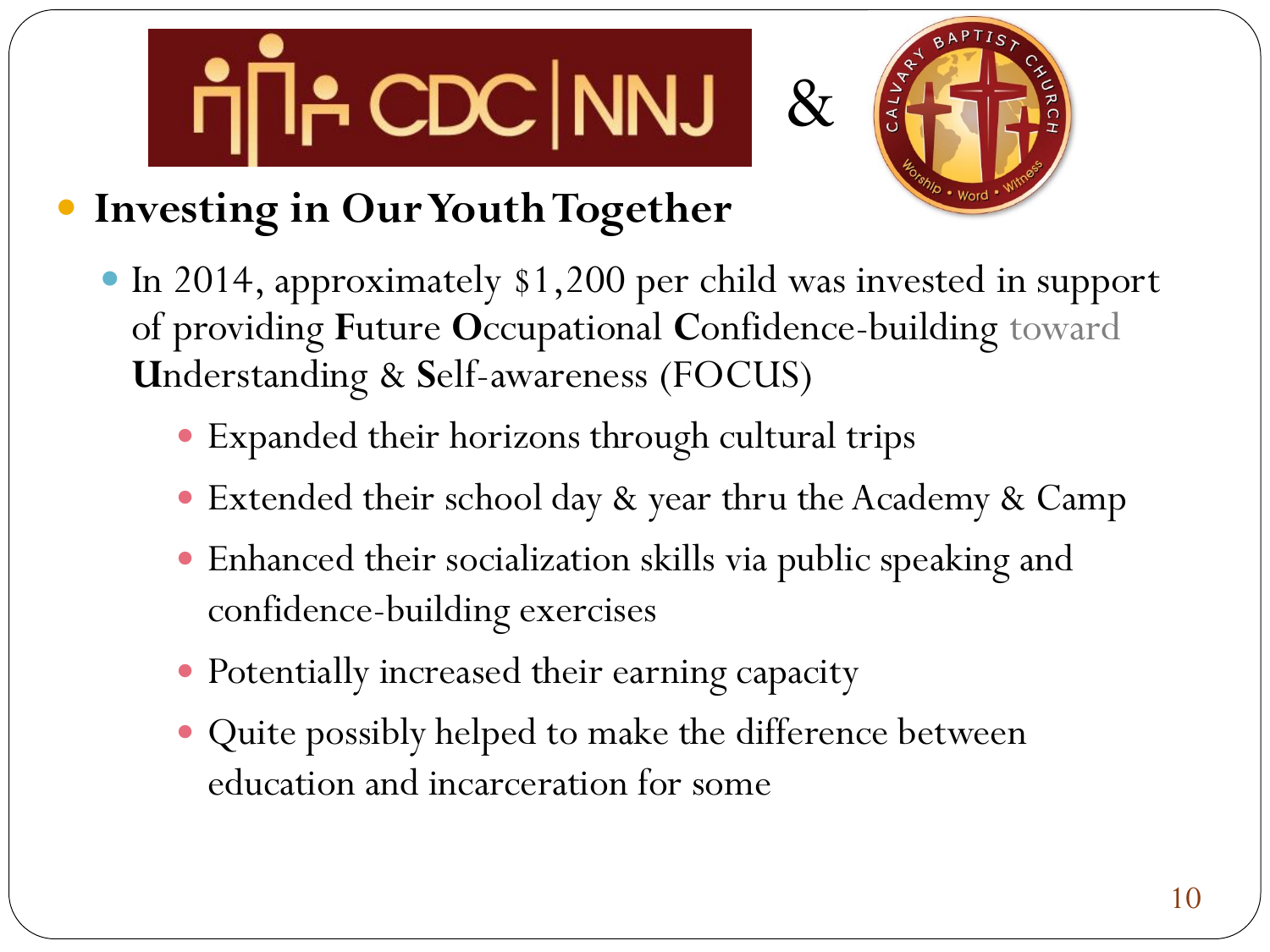### <mark>η้∏- CDC NNJ</mark>

- **Collaboration**  partnered with a host community-based and service organizations to maximize efficiency and effectiveness
	- Academic Resource Center
	- Alpha Kappa Alpha Sorority, Inc. (Pi Theta Omega Chapter)
	- Alpha Phi Alpha Fraternity, Inc. (Sigma Zeta Lambda Chapter)
	- Calvary's Children & Youth Ministries (CYM) and Missions Min.
	- Cornerstone Family Services (The Neighborhood House)
	- Delta Sigma Theta Sorority, Inc. (Morristown Alumnae Chapter)
	- Interfaith Food Pantry
	- Morris County Chapter of Jack & Jill of America
	- Morris County, NJ Chapter of The Links, Incorporated
	- Morristown Wildcats Football Club
	- Town of Morristown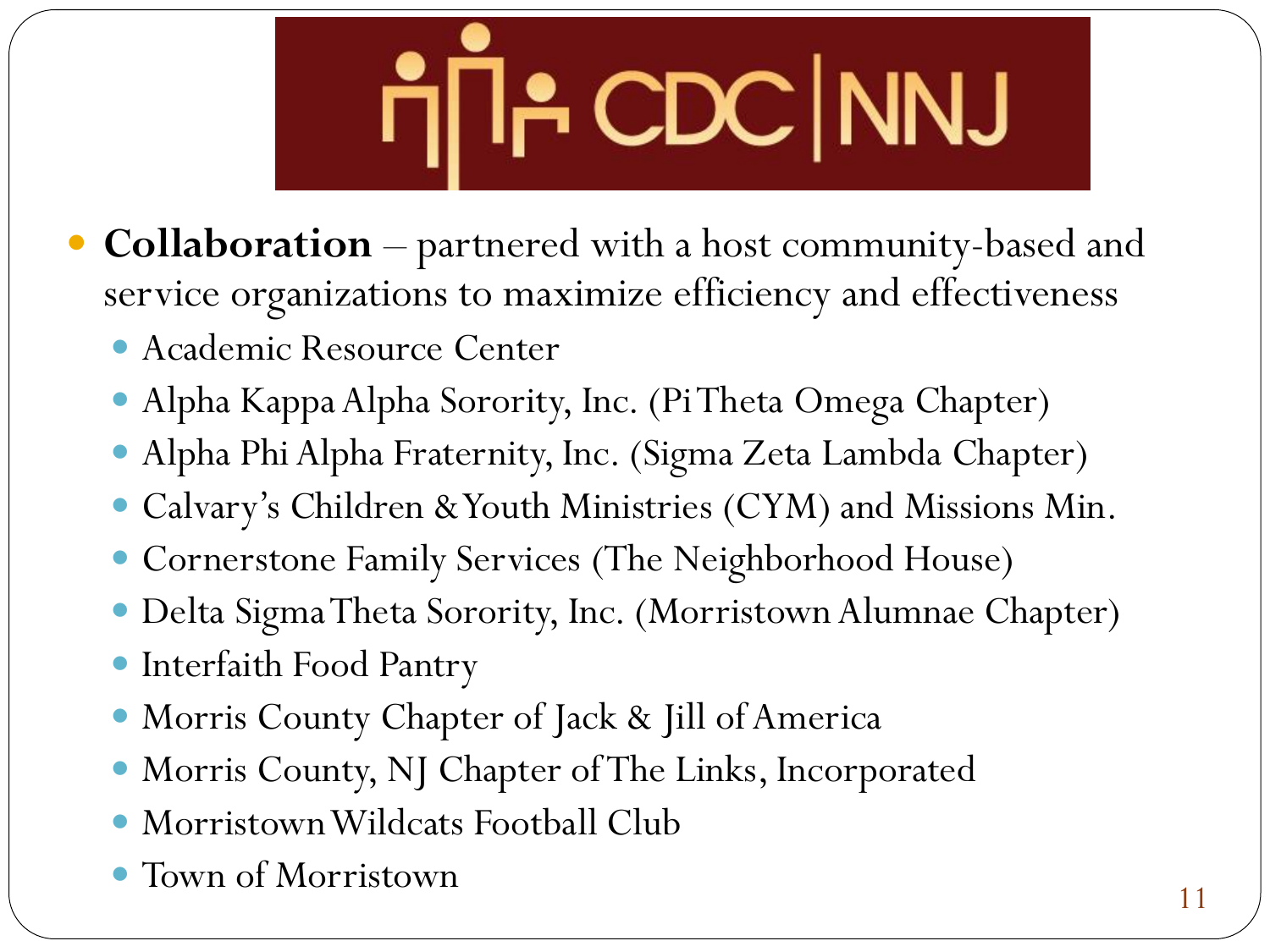

#### **2014 Service & Program Summary**

• 125 Youth Empowered to Succeed!

- YES Summer Camp (65 campers/Two 3-week sessions)
- Sportsense (15 awards with academic accountability)
- YES Leadership Academy (40 cadets in 2013-14 SY)
- SAT Prep (5 students)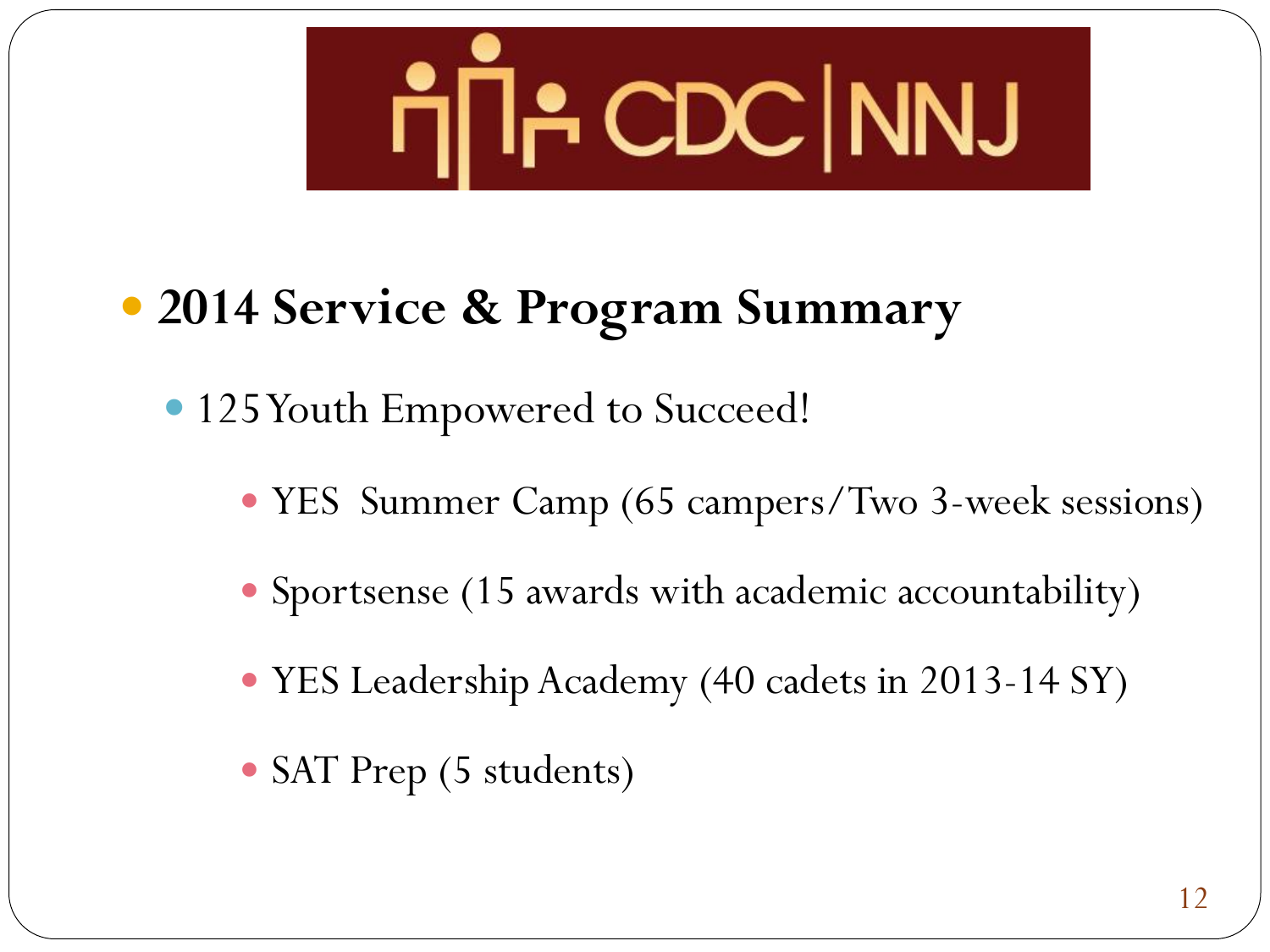

**2015 Service & Program Summary** 

• 87 Youth Empowered to Succeed!

- YES Summer Camp (74 campers/Two 3-week sessions)
- Sportsense (13 awards with academic accountability)
- Restructured YES Academy (targeting 3<sup>rd</sup> 5<sup>th</sup> graders)
- Restructured SAT Prep (*Scholarsense*)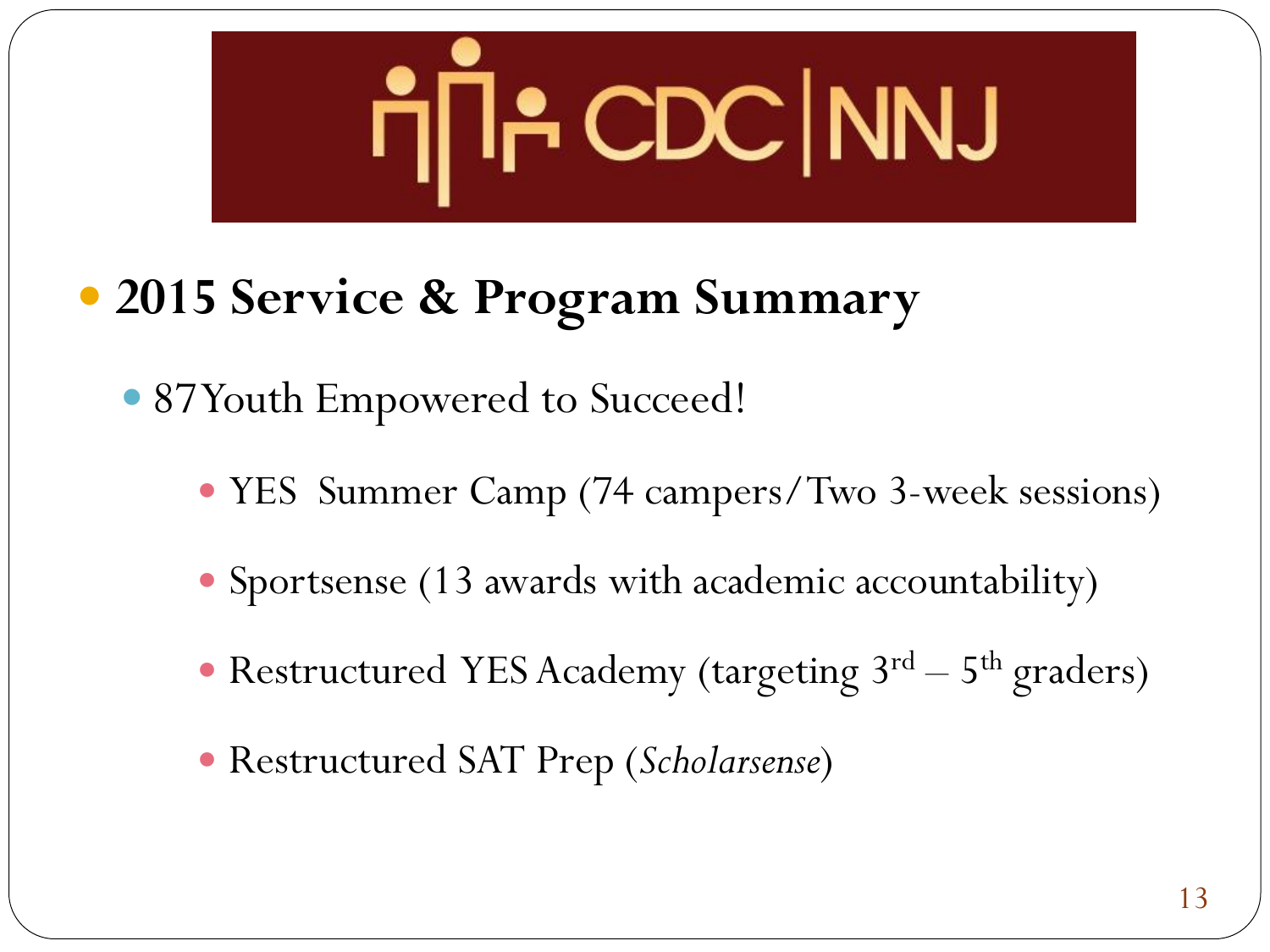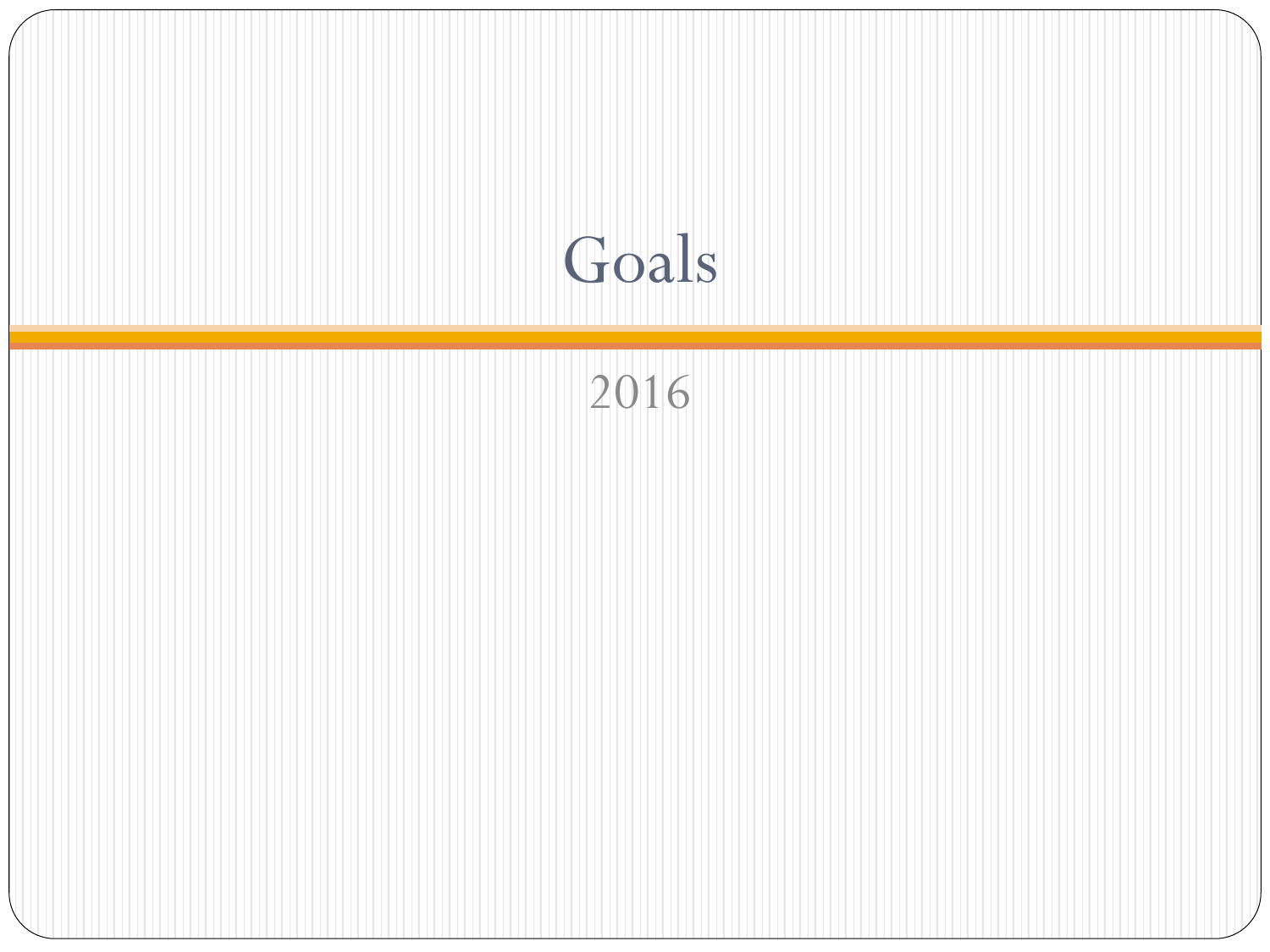

- Focus on sponsorship and collaboration to enhance programs and reduce costs
- Monitor and measure programs to achieve maximum effectiveness and efficiency (contract project managers)
- Expand board to include corporate executives and community based organizations
- Continue to develop alternative streams of revenue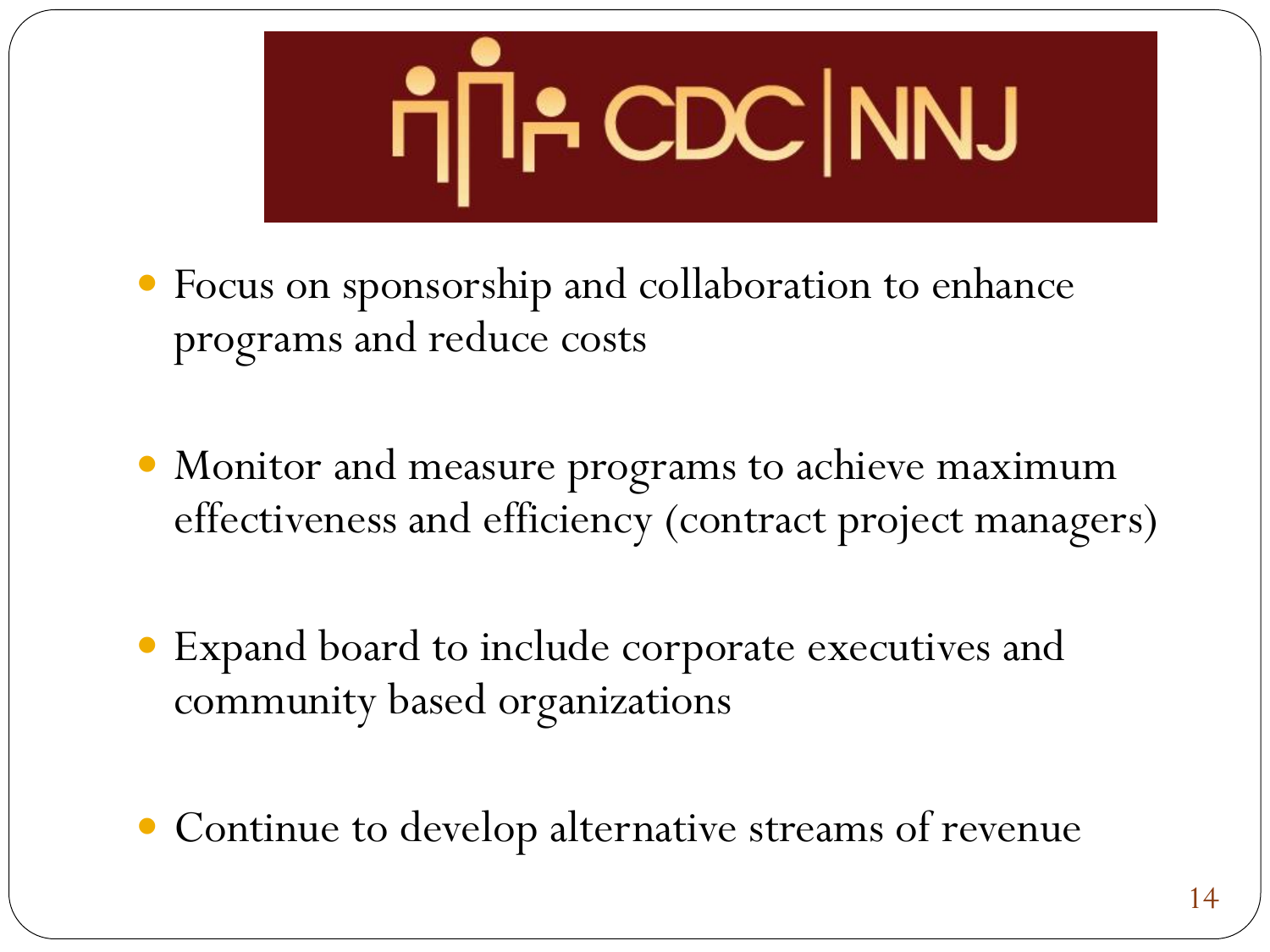### Financial Recap

#### 2011- Present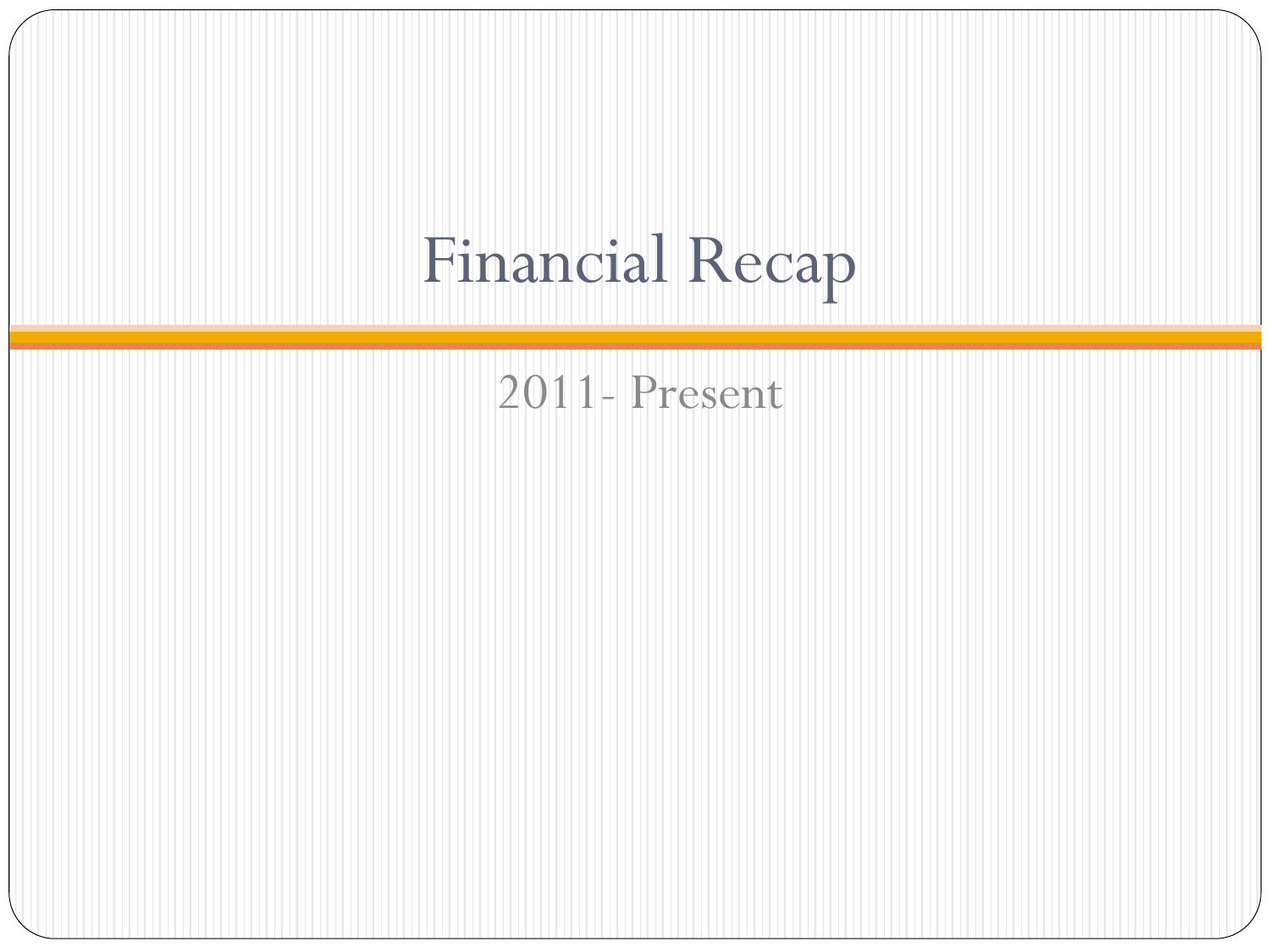

14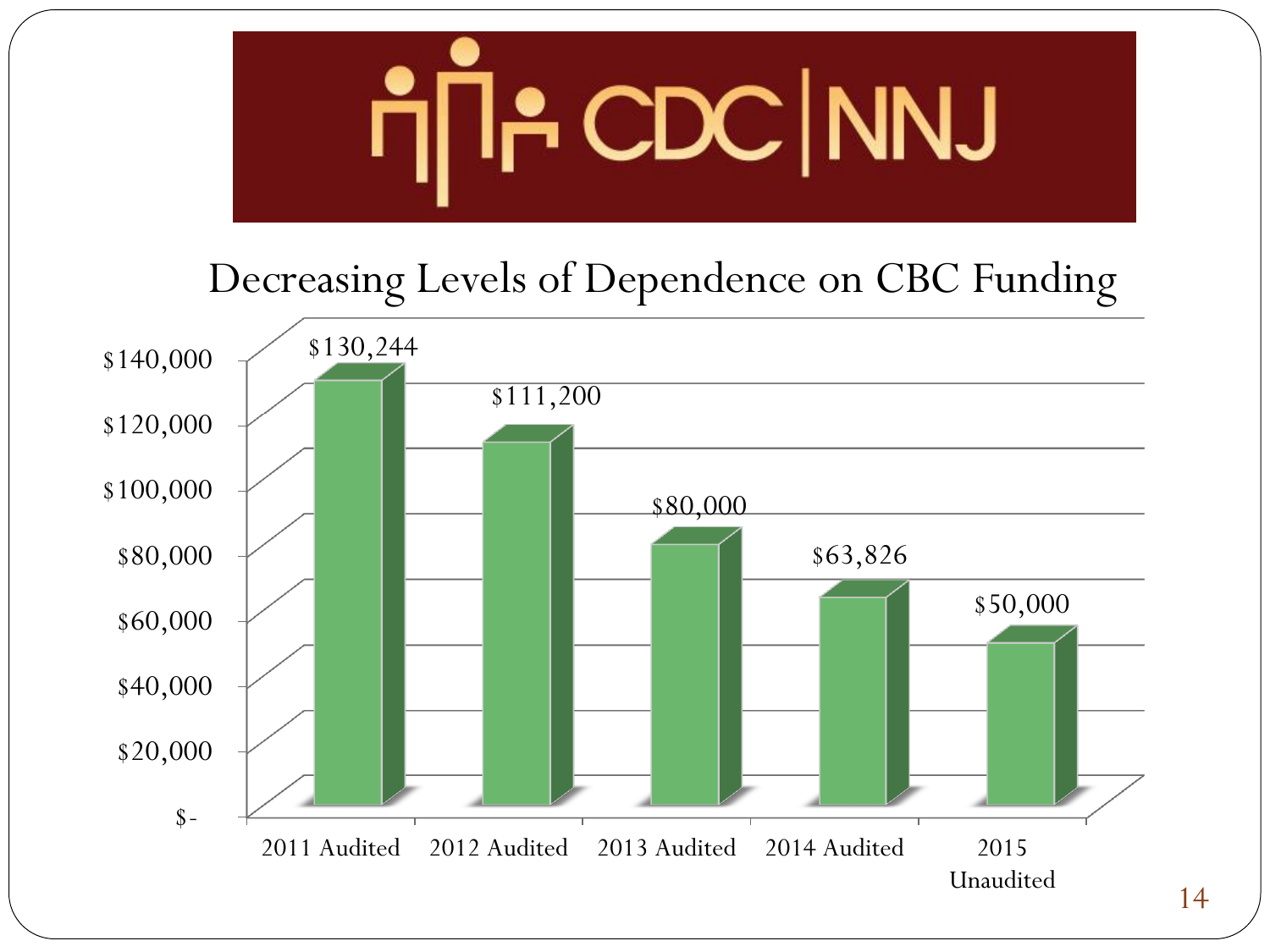

- **Funding Streams** focused on increasing level of non-CBC funding
	- Financial Aid for Families Child & Family Resources (CFR), Programs for Parents & Morris County Housing Authority
	- User Fees –competitive pricing & collections policies
	- Fundraising Golf Tournament, Mo-town Affair, Black Party
	- Larger Grants applied for United Way funding
	- Other Funding Sources corporate donations, sponsorships, program specific grants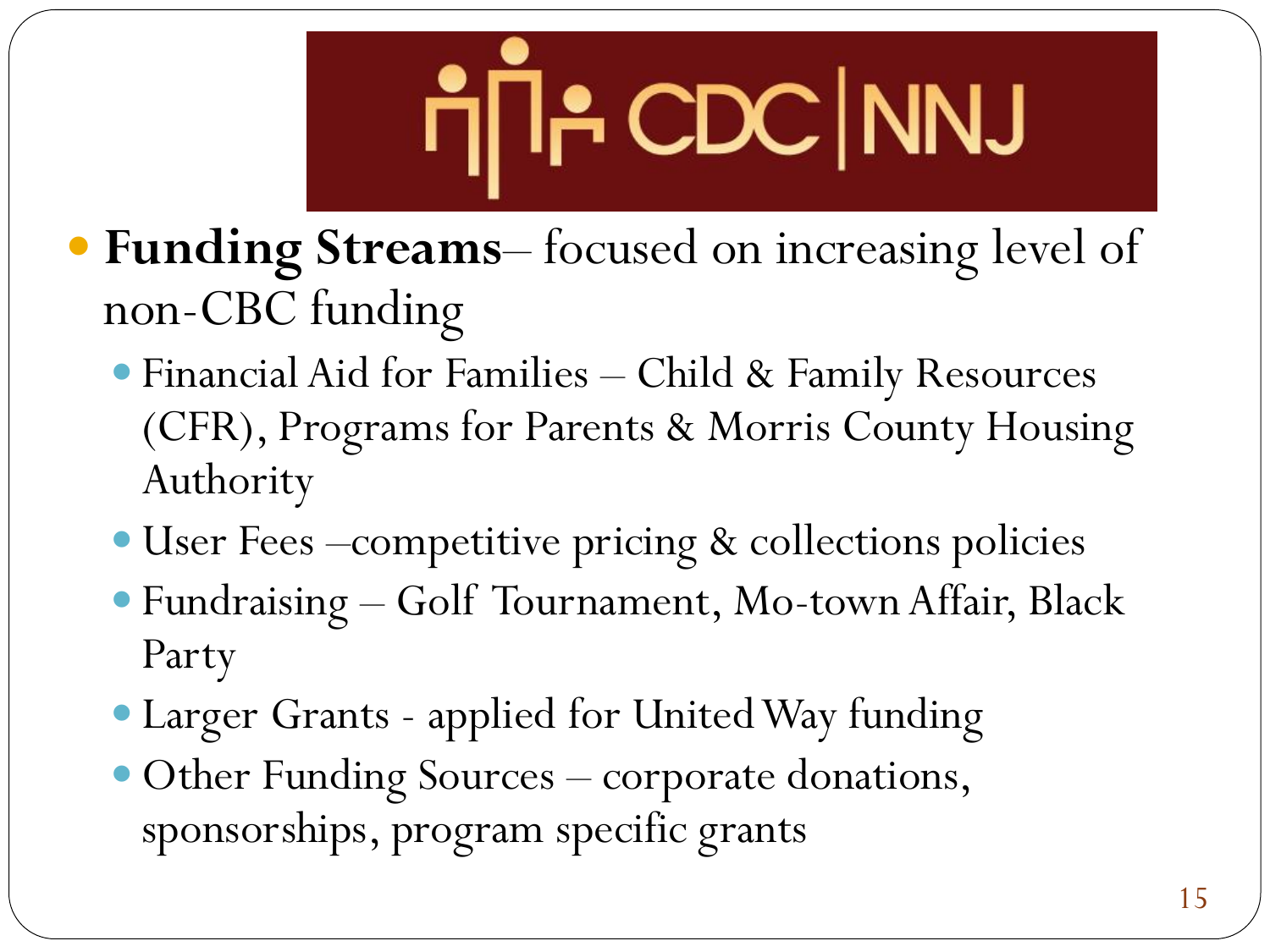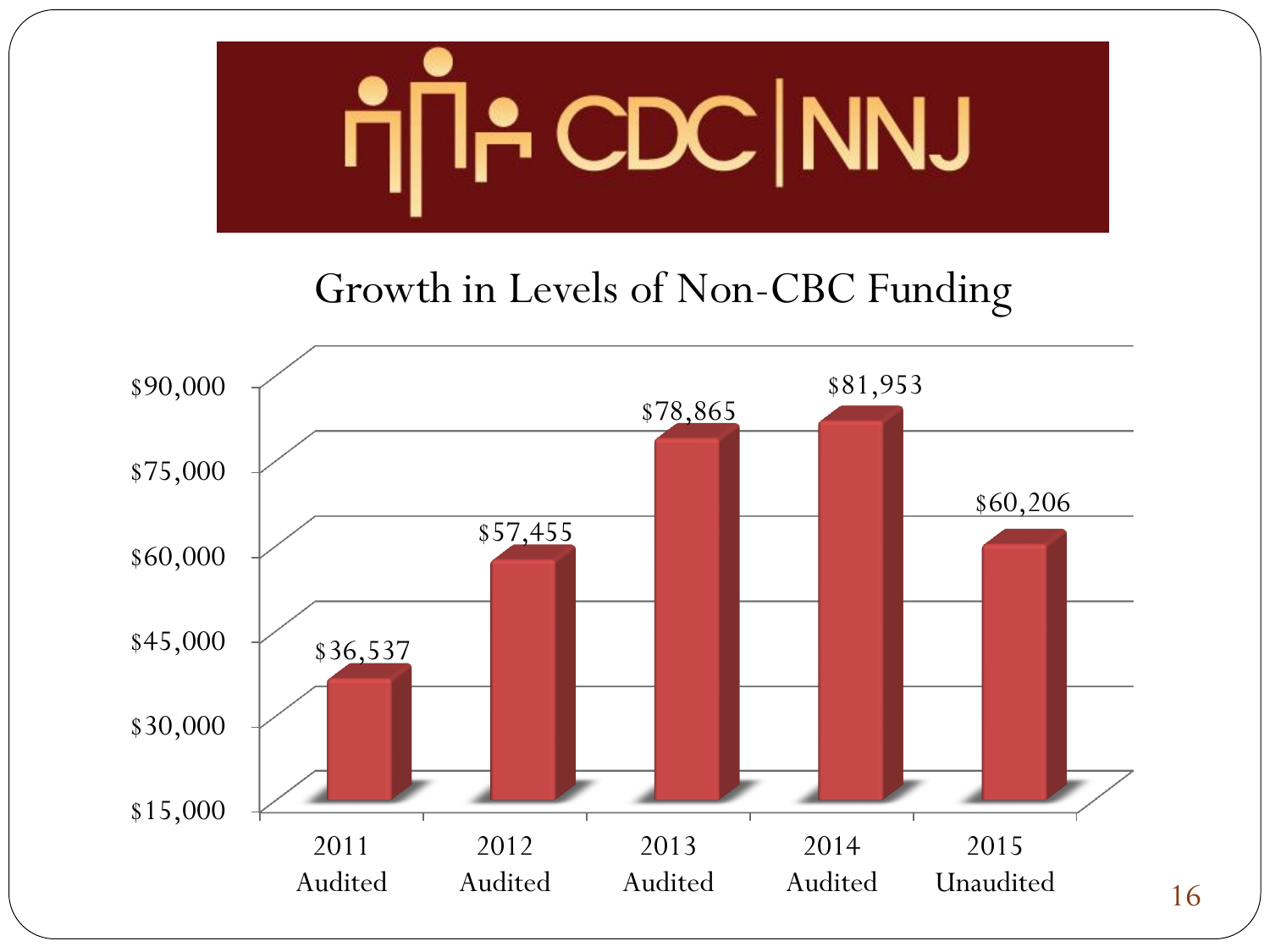

#### **Toward Financial Independence**

- CBC grants to the CDC | NNJ have decreased by \$80,000
	- From \$130K in 2011 to \$50K in 2015
- Non-CBC revenues have doubled during that period!
	- From 22% of total income in 2011 to 55% of total income in 2015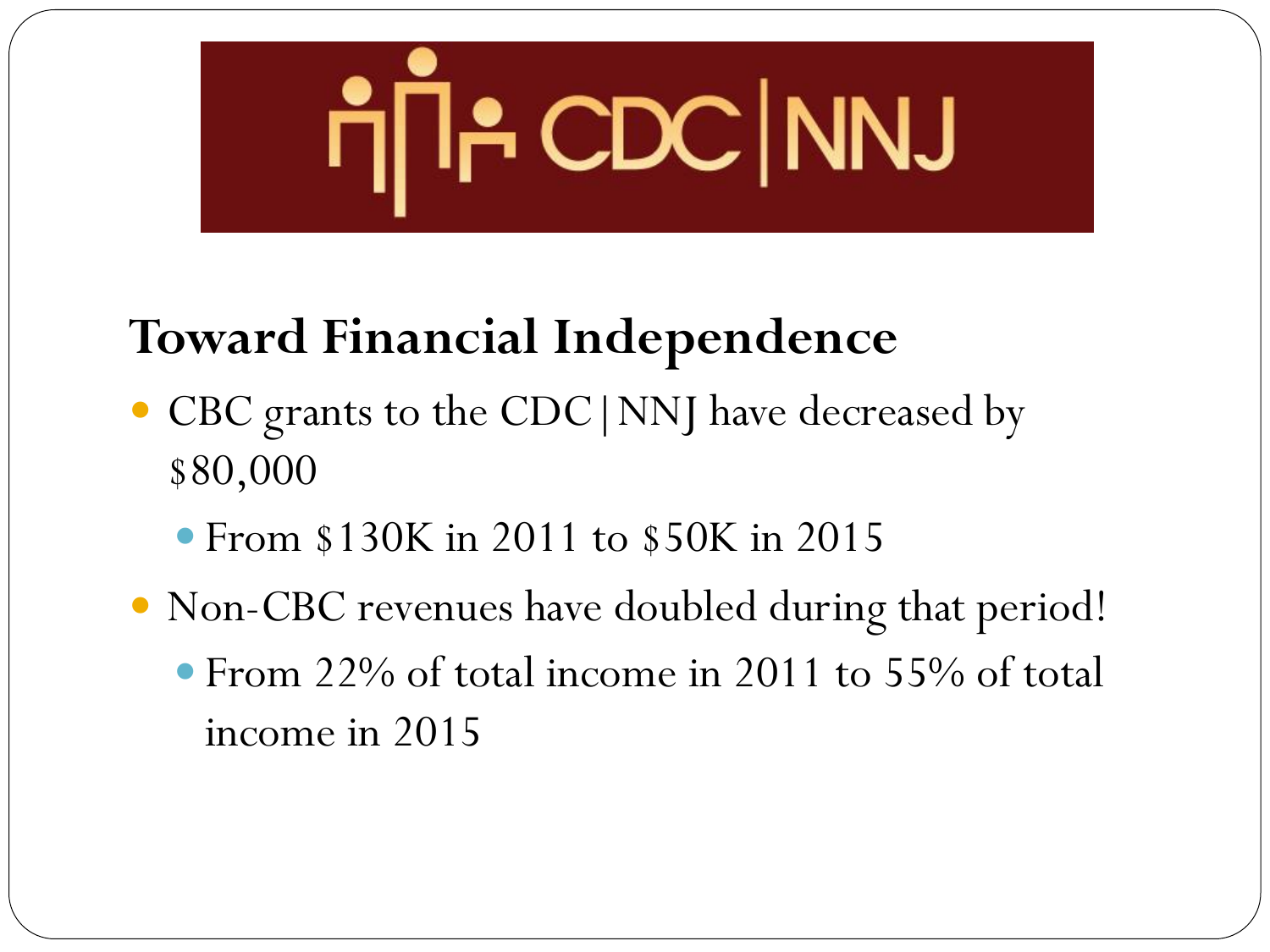

Decreased Levels of CBC Funding As Percentage of Revenues

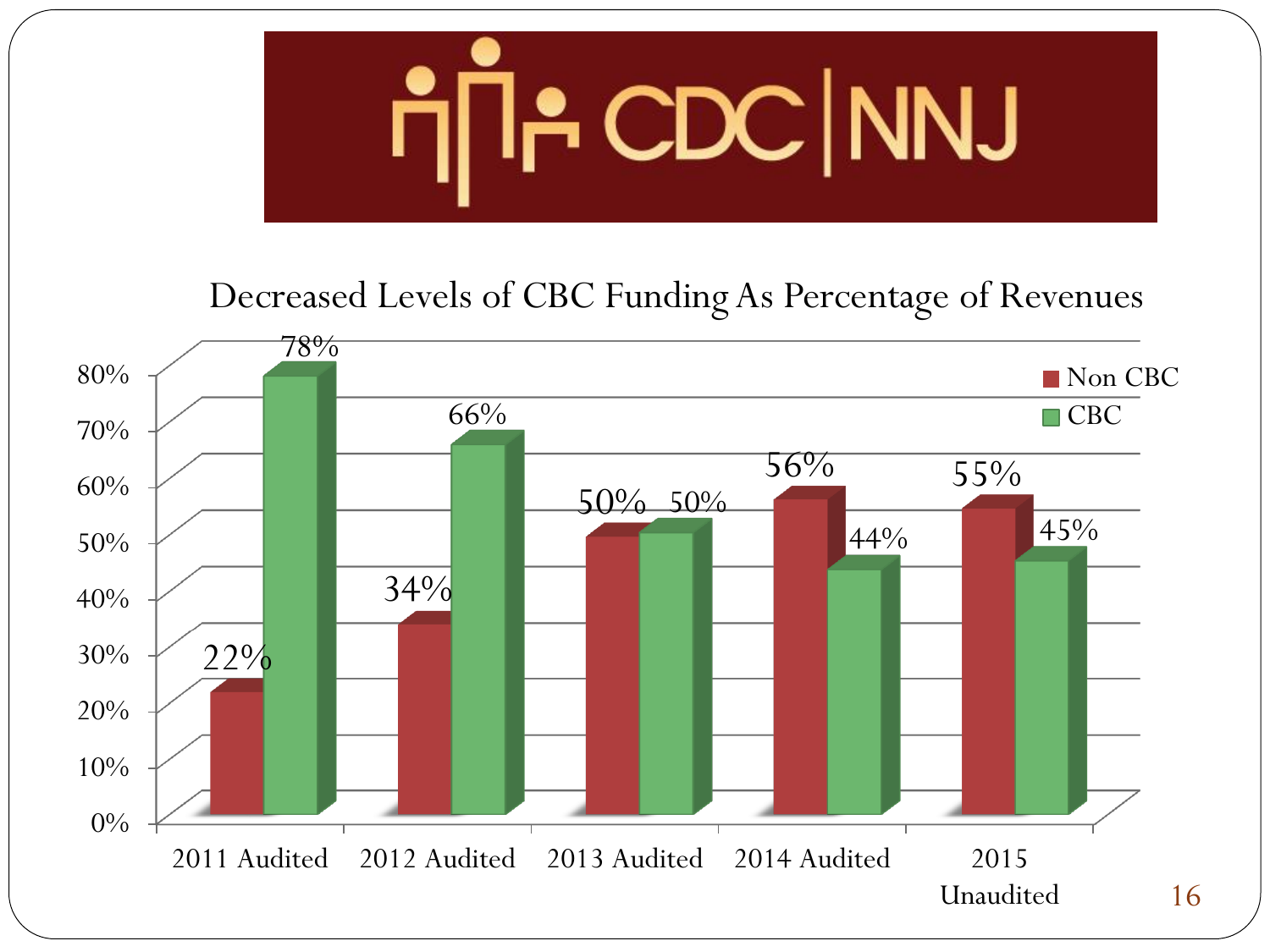#### Who We Are

#### Board & Staff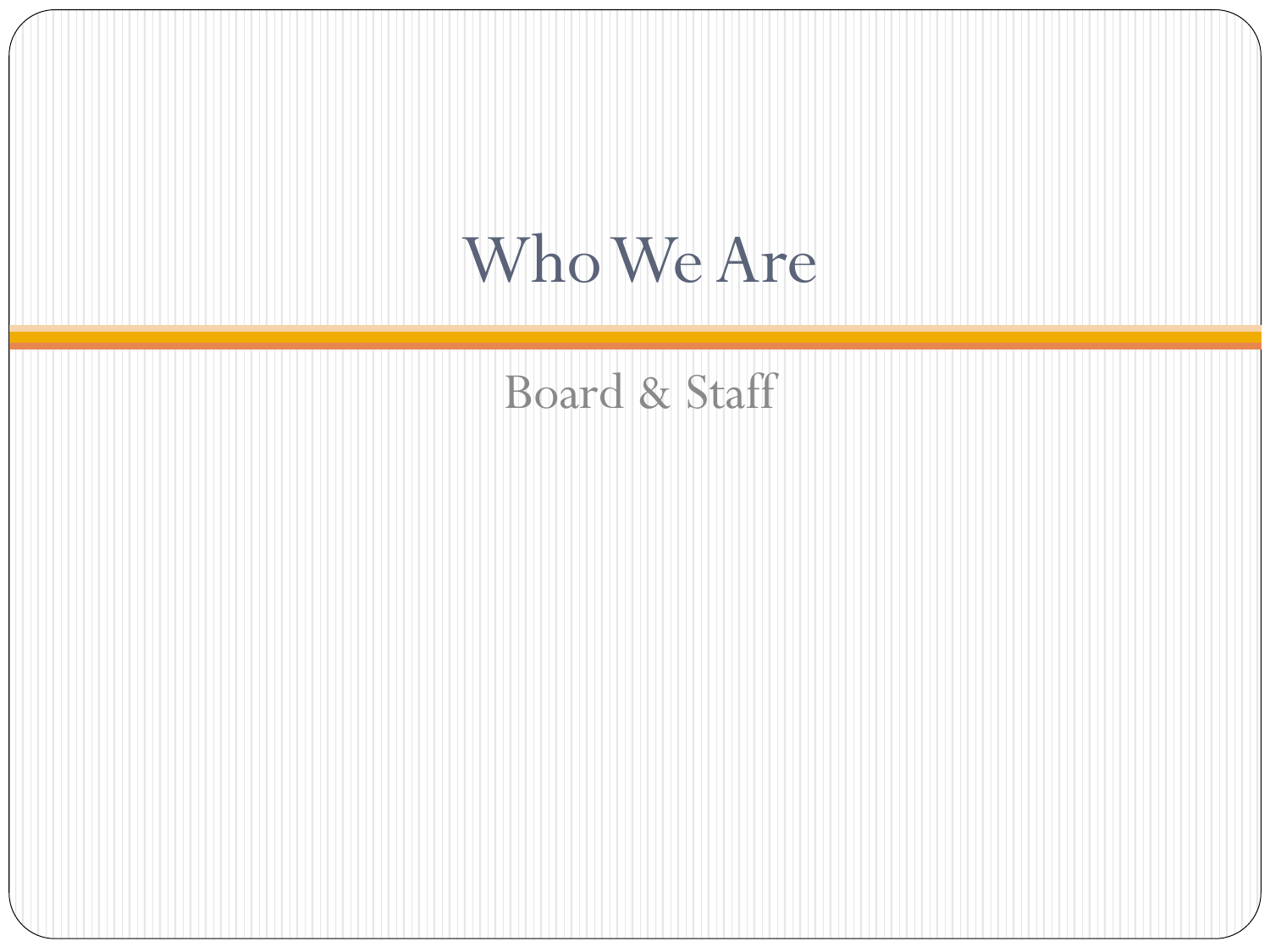

#### **Current Board Members**

Carol Lynn Patterson, Chair Sandra Gilyard, Vice Chair Henry Lee, Secretary Ernestine Cash, Treasurer Janet Jones Regenia Moore-Lee Vernon Rowe Charlee Taylor-Hines Marc Turner **Program Administrator:** Odetta Dumas